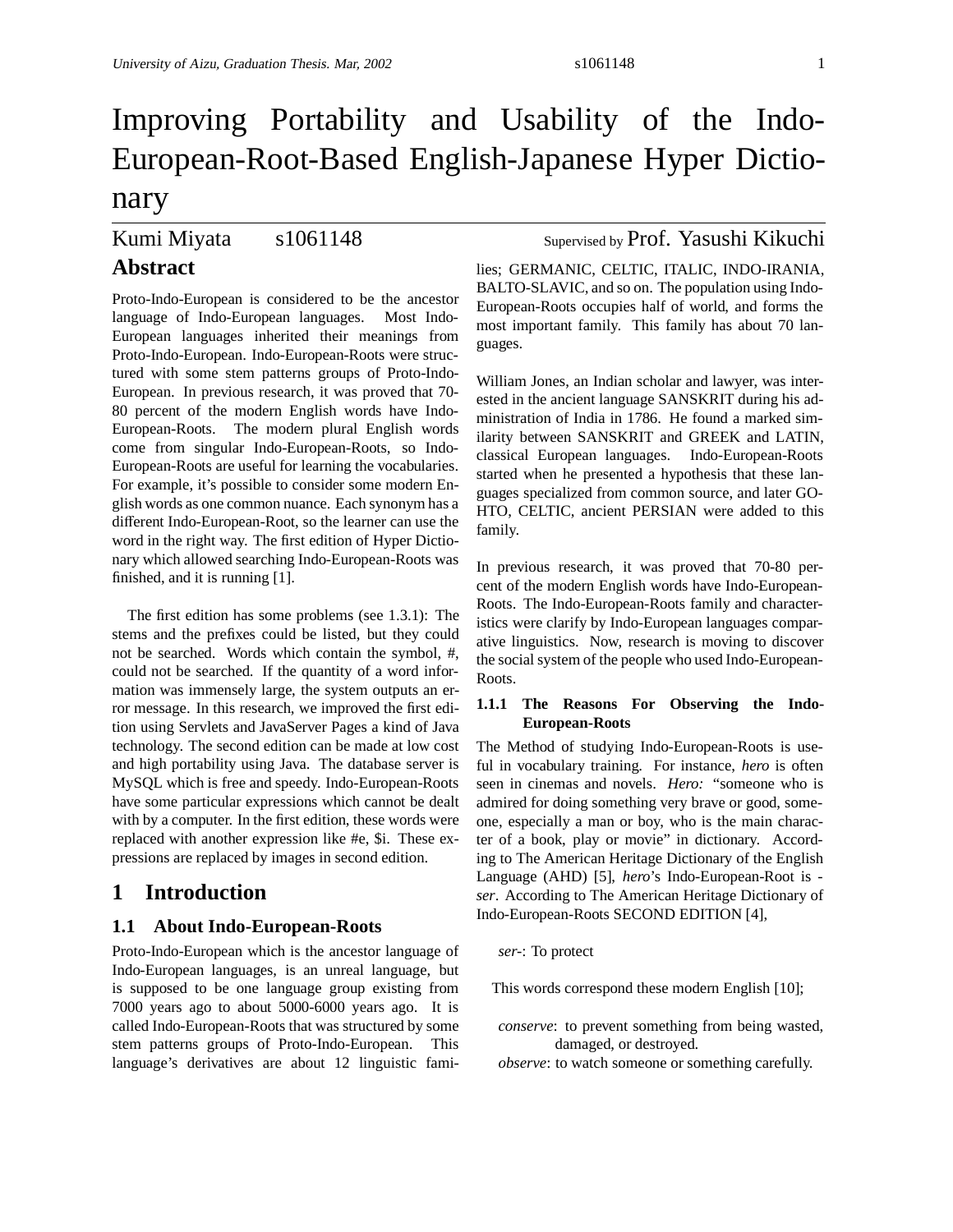*preserve*: to keep something or someone from being harmed, destroyed, or changed too much.

*reserve*: an amount of something that is kept to be used in the future when it may be needed.

*reservoir*: a special lake where water is stored to be used by people in the city.

*hero*: someone who is admired for doing something very brave or good.

*hero* is a "protector".

*Conserve*'s prefix *con-*, which was derived from Indo-European-Root *kom*, means "communal, common." *Conserve*'s stem is *serve*, which comes from *ser-*, means "to protect." *Conserve* comes from "to protect together."

*Observe*'s prefix *ob-*, which was derived from Indo-European-Root *epi* and *wer-*, means "reverse, to turn toward." *Observe*'s stem is *serve*. *Observe* comes from "to protect against."

*Preserve*'s prefix *pre*, which was derived from Indo-European-Root *per*, means "fast, forward, precede, spare." *Preserve*'s stem is *serve*. *Preserve*'s meaning "to keep" comes from "to protect the spare."

*Reserve*'s prefix *re-*, which was derived from Indo-European-Root *re-*, means "second, newly, backward." *Reserve*'s stem is *serve*. *Reserve* comes from "keep in the back, protect back".

These words are joined by *-ser*'s meaning, "to protect."

The Indo-European-Roots are useful for distinguish words. *Rage* and *angry* have similarly meanings, for example. This problem can be solved using Indo-European-Roots. According to the AHD, the Indo-European-Root for *anger* is *angh-* and *rage* is *rebh-*.

*angh-*: Tight, painfully, constricted, painful

- *agnail*: a piece of dead skin that has become loose near the bottom to your fingernail.
- *hangnail*: a piece of dead skin that has become loosenear the bottom to your fingernail
- *anger*: a strong feeling of wanting to hurt or criticize someone because he has done something bad to you or been unkind to you.
- *angst*: strong feelings of anxiety and sadness

because you are worried about your life. *anxious*: very worried about something, or showing to hat you are worried. *anguish*: very great pain or worry. *quinsy*: tonsillitis. *angina*: strep throat.

*Angina*, *quinsy*, *agnail*, *hangnail*, *anguish* come from "tight, painfully", *angst*, *anxious* come from "painful mind". Then, *anger* means "anger to the torment, or painfully constrict your body." On the other hand,

*rebh-*: violent, impetuous

*rabid*: suffering from *rabies*.

- *rabies*: a disease that kills animals and people that are bitten by an infected animal.
- *rage*: strong feeling of anger that you cannot control

*Rage* is "(bitterly, violently) fly into a fury" from these words. This shows why *road rage* "driver flares on the road and drives recklessly" and *air rage* "passenger flare on the airplane and fly into a fury" cannot be expressed as *road anger*, *air anger*. The difference between *anger* and *rage* was distinguished in this way [6].

#### **1.2 About the Hyper Dictionary**

#### **1.2.1 What Is a Hyper Dictionary**

In recent years, the information oriented society is popularizing rapidly, so common people can use the Internet easily. The number of useful Internet contents is increasing, so daily life is becoming more and more convenient. In addition, people can shop and get data from databases at home. It is possible for us to look up with the dictionary not only on paper but also on the Internet. We call the dictionary which makes use of the merit of Hyper Text Markup Language (HTML) a Hyper dictionary.

#### **1.2.2 The Reasons for Making Dictionary of Indo-European-Roots not Using the Paper but Using the Internet**

The greatest advantage of a Hyper Dictionary is speed in looking up words. If using Indo-European-Roots, the quantity of information increases, but the Hyper Dictionary system is unlimited virtually. In addition, it is possible to update quickly if information becomes old if using the Hyper Dictionary. A Hyper Dictionary can come up to these needs.

### **1.3 About the First Edition of the Hyper Dictionary**

The first edition has the following features.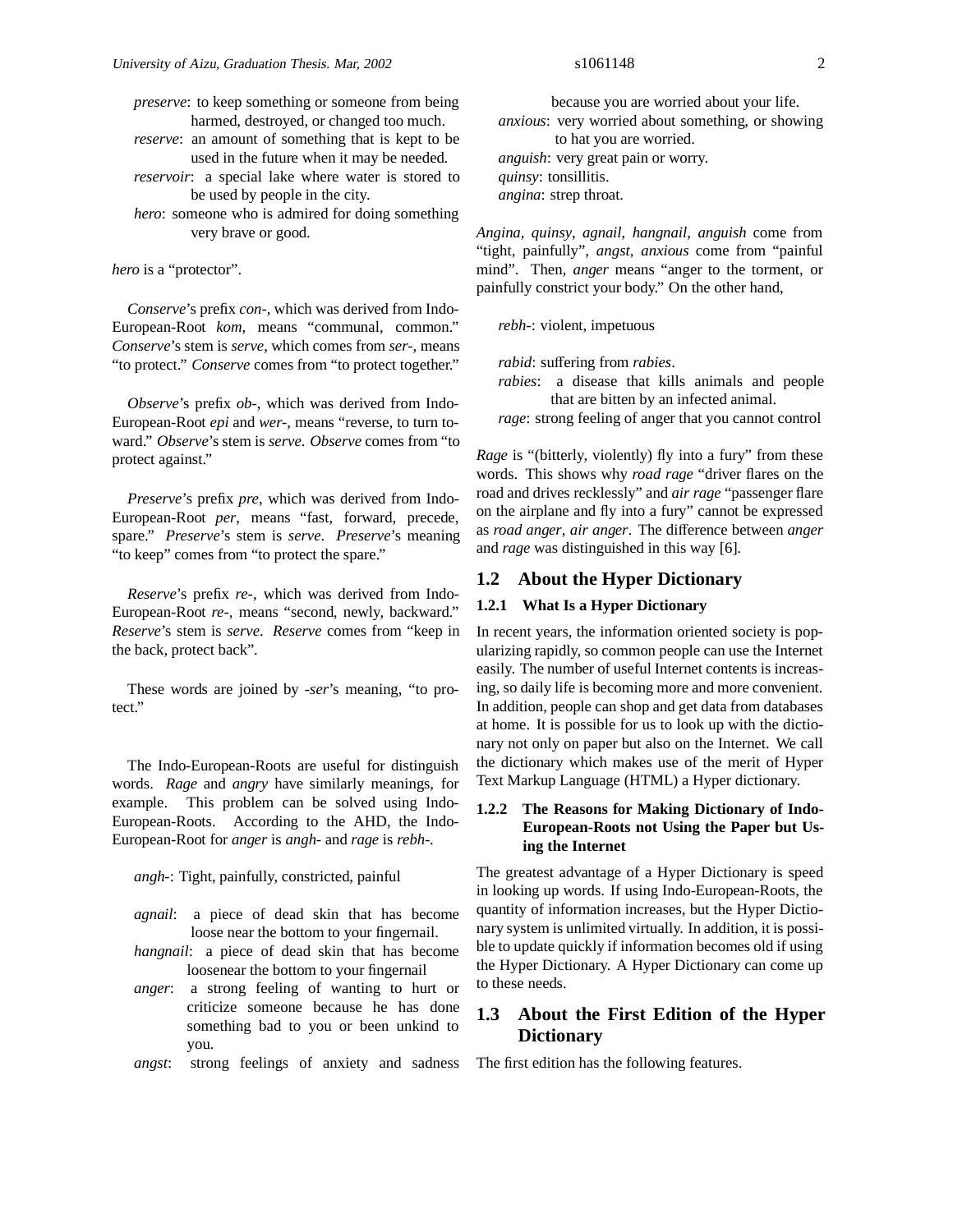

Figure 1: The First Edition

- **A** A space to search for English words or Indo-European Roots (forward agreement).
- **B** A space of for search results. This space shows candidates for applicable keywords.
- **C** This space shows keywords and meanings.
- **D** The words which have the same Indo-European-Roots.
- **E** An explanation about Proto-Indo-European and Indo-European Roots, a list of synonyms, a list of Indo-European-Roots, a list of prefixes, and a list of stems. If you want to see these, click this image.

#### **1.3.1 The Problems of the First Edition**

The first edition had the following problems.

- 1. The stems and prefixes could be listed, but they could not be searched.
- 2. Words which contain the symbol, #, could not be searched.
- 3. If the quantity of the word's information immensely large, the system outputs an error message.

#### **1.3.2 In Order to Make the First Edition more Useful**

Indo-European-Roots have some particular expressions. A computer cannot deal with these words. In the first edition, these words were replaced with another expression like #e, \$i, and so on. In second edition, in the case of particular expressions were replaced by images. In addition, the second edition outputs not only words which have the same Indo-European-Roots, the stems and the prefixes but also the word's meanings in order to compare each derivative easily.



Figure 2: Particular Character

### **1.4 The Purposes of this Research**

The purposes of this research are to fix the problems and to improve on the first edition. It should make it low cost and high portability for distributing in the future. The means which were selected to fulfill these conditions are Servlet and JavaServer Pages (JSP). These are Java technology. Java is a programming language. It was developed by SUN, and it isn't platform dependent. Using Servlet and JSP, the second edition can be managed more usefully and easily than first edition. The Relational DataBase (RDB) server for saving the information of words is MySQL. JDBC is used to access MySQL server from the Servlet. Servlet Container which is the environment for Servlet and JSP is Tomcat3.2.3.

| ΩS                      | Windows2000             |
|-------------------------|-------------------------|
| Java Environment        | <b>JSDK1.3.1</b>        |
| Servlet Container       | Tomcat <sub>3.2.3</sub> |
| <b>RDB</b> Server       | MySQL3.23.28            |
| <b>JDBC</b> Driver      | mmmysql                 |
| <b>JDBC</b> Driver type | Type4                   |

### **2 About Servlet, JSP, and MySQL**

This section explains how the second edition was developed and why this method was selected.

#### **2.0.1 About Servlet**

Servlet is one of the ServerSide Java technology, and has the same ability Common Gateway Interface (CGI). At first, Servlet reads the data from form tags of a web page or from a Java applet. It is possible to get the browser's ability and kind, information about cockies, and client user data. Second, Servlet processes these data. The results are created by HTML. Finally, Servlet sends HTML to the client, and the result is showed on browser.

#### **2.0.2 About JSP**

Using Servlet, HTML must be written in source code, so the programmer has to compile all source code if he want to change HTML a little. JSP is made to this Servlet's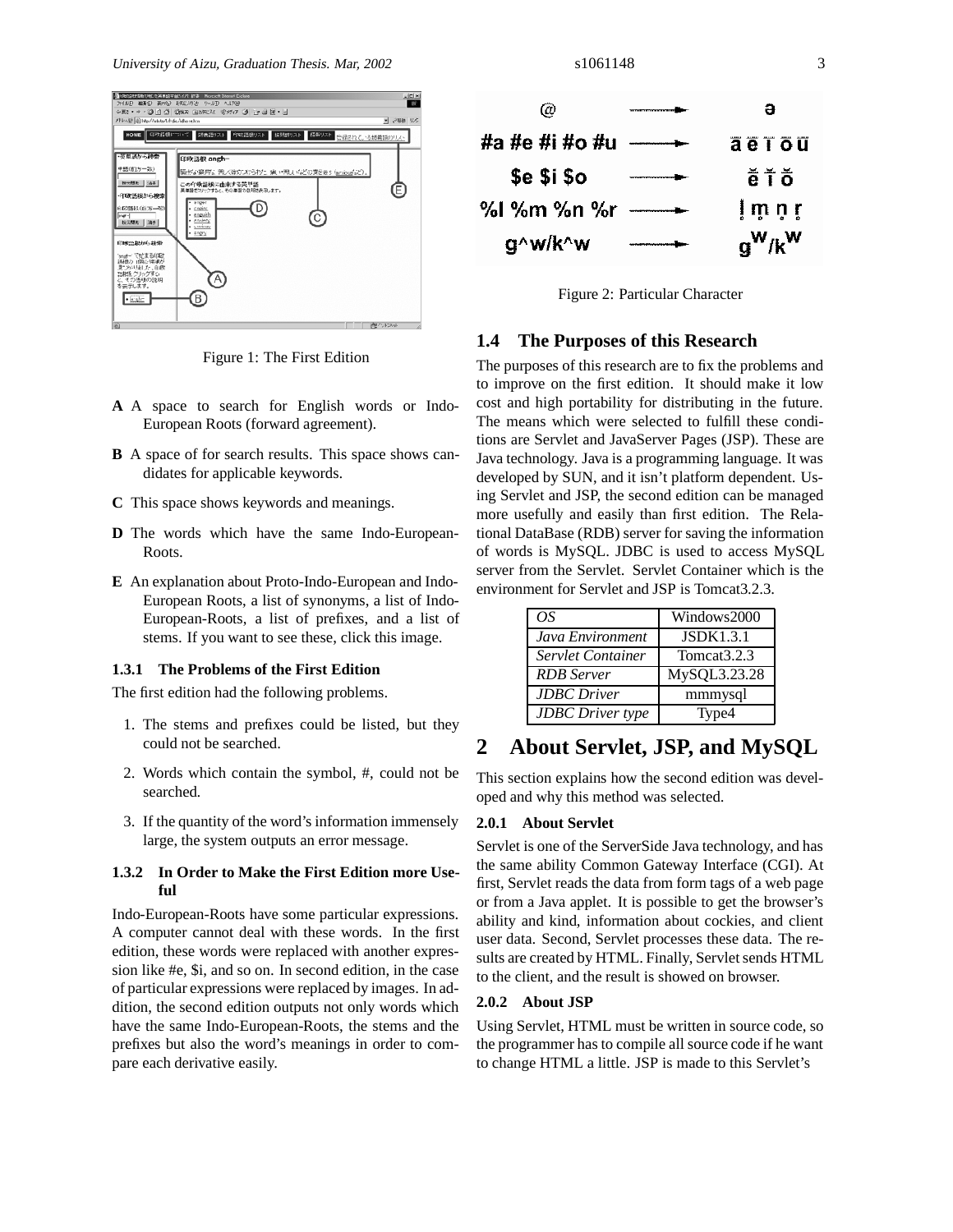

Figure 3: The Second Edition

weak point. JSP has the following characteristics:

- Using JSP with Servlet, a programmer can use both of static and dynamic HTML.
- JSP is written in HTML basically. Java source code are written in tags which are called Scriptlet.
- If JSP is called by Servlet, the source is compiled. Then, JSP get the data and create HTML.

#### **2.0.3 Why it is not CGI but Servlet and JSP**

Servlet has great advantages;

1. Portability

Java is platform independent, so Servlet can be uses on all web server.

2. Security

CGI uses functions depending on OS, so a programmer must pay attention to back quotes, semicolons, and so on. Even now, the famous library of CGI has bugs.

Most CGI are compiled by languages which don't check the border of array or strings. If an array's max number of elements is 100, the programmer can write the 105th element even if it is a used memory.

3. Using Servlet and JSP, a program can be divided into a design area and a logic area. For instance, Servlet is in charge of a logic, and JSP is in charge of design. However, designer and programmer can use their ability.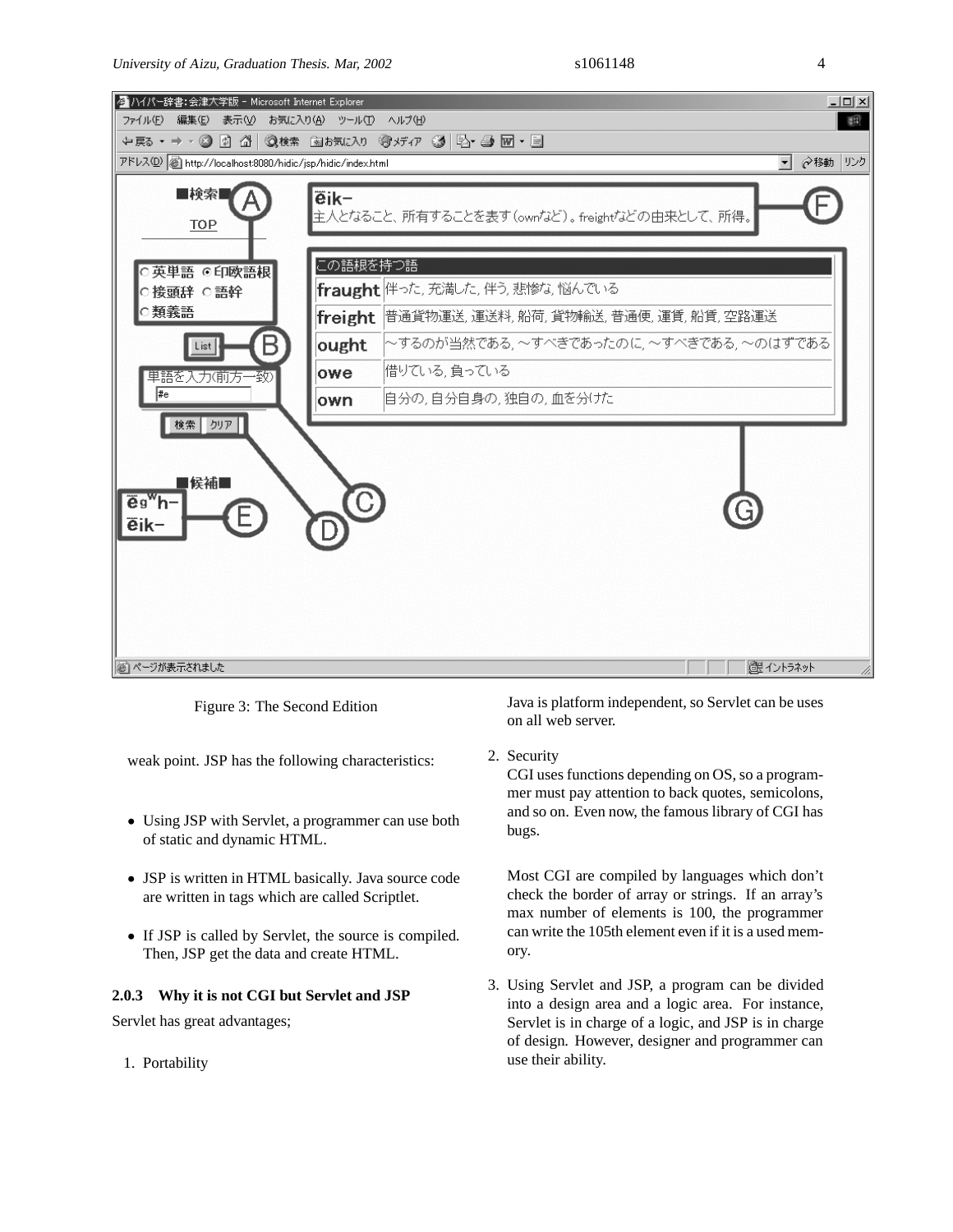#### **2.0.4 About MySQL**

MySQL is a free RDB server. MySQL's function is simple but its search speed is faster than any other RDB server. MySQL adopts GNU GENERAL PUBLIC LI-CENSE.

#### **2.0.5 About JDBC**

JDBC, which was developed by JavaSoft, is a tool to access RDB from Java program. JDBC is a trademark, so it isn't an abbreviation. First, JDBC accesses the RDB. Then, it sends SQL sentences to RDB and gets the results.

### **3 Research Contents**

#### **3.1 About the Second Edition**

This section explains about the second edition in detail.

#### **3.1.1 The Second Edition's Functions**

The functions illustrated in Figure 3 and listed bellow:

- **A** The User can choose the kind of word what he want to search.
- **B** The list button.
- **C** The space for the search keyword.
- **D** The search button and the reset button. If the user clicks the search button, the system searches for the keyword. If the user wants search space to be reset, he clicks reset button.
- **E** The search results space. This space lists candidate for applicable keywords.
- **F** This space shows the word name and its meanings.
- **G** This space shows words and meanings which have the same Indo-European-Roots.

#### **3.1.2 Solved Problems**

The problems in 1.3.1 were all solved.

- 1: Using checkbox, the second edition can change the kind of word.
- 2: It can search the words which contains the symbol, #.
- 3: The second edition can output words which could not output by first edition.

The particular expressions were replaced by images (see E in Figure3), so the user can see the accurate representation of Indo-European-Roots. Now, the second edition shows not only the word's name but also its meanings in order to confirm differences or similarity of meaning all at once (see G in Figure3).

#### **3.1.3 Future Work**

The particular expressions were replaced by images (see E in Figure3), so the user can see the accurate representation of Indo-European-Roots. The user can resize the word's size with browser setting, but the size of images cannot change. In the future, it is a goal that both words and images sizes can be changed in the same time.

### **4 Conclusion**

In this research, problems of the first edition (see 1.3.1) were all solved. The second edition can be searched by English word, Indo-European-Root, stem, or prefix. The accurate representation shows by image. Now, the second edition has became more useful and user friendly.

### **5 Acknowledgment**

In this research, I have be given many things from many people. Professor Yasuhiko Ikebe helped me thinking about scientific English. Professors Nobuyoshi Asai, Yasushi Kikuchi taught me very deeply about the procedure of this study and structure of this paper. Graduate students gave me many technical advice. Under graduates gave me encouragement. I was able to finish with their help. I want to use this space to say thank you.

### **References**

- [1] Y. Ikebe, "Hyper Dictionary for English Word Study", http://mfntsv1.uaizu.ac.jp:8080/hidic/hdhome.htm.
- [2] M. Agnes, "Webster's New World Collegiate Dictionary Forth Edition", *IDG Books Worldwide Ink*, 1999.
- [3] Y. Terasawa, "The Kenkyusha Dictionary Of English Etymology", *IDG Kenkyusha*, 1997 (Japanese).
- [4] C. Watkins, "The American Heritage Dictionary of Indo-European-Roots SECOND EDITION", *HOUGHTON MIFFLIN COMPANY*, 2000.
- [5] "The American Heritage Dictionary Forth Edition", *Houghton Mi*ffl*in Company*, 2000.